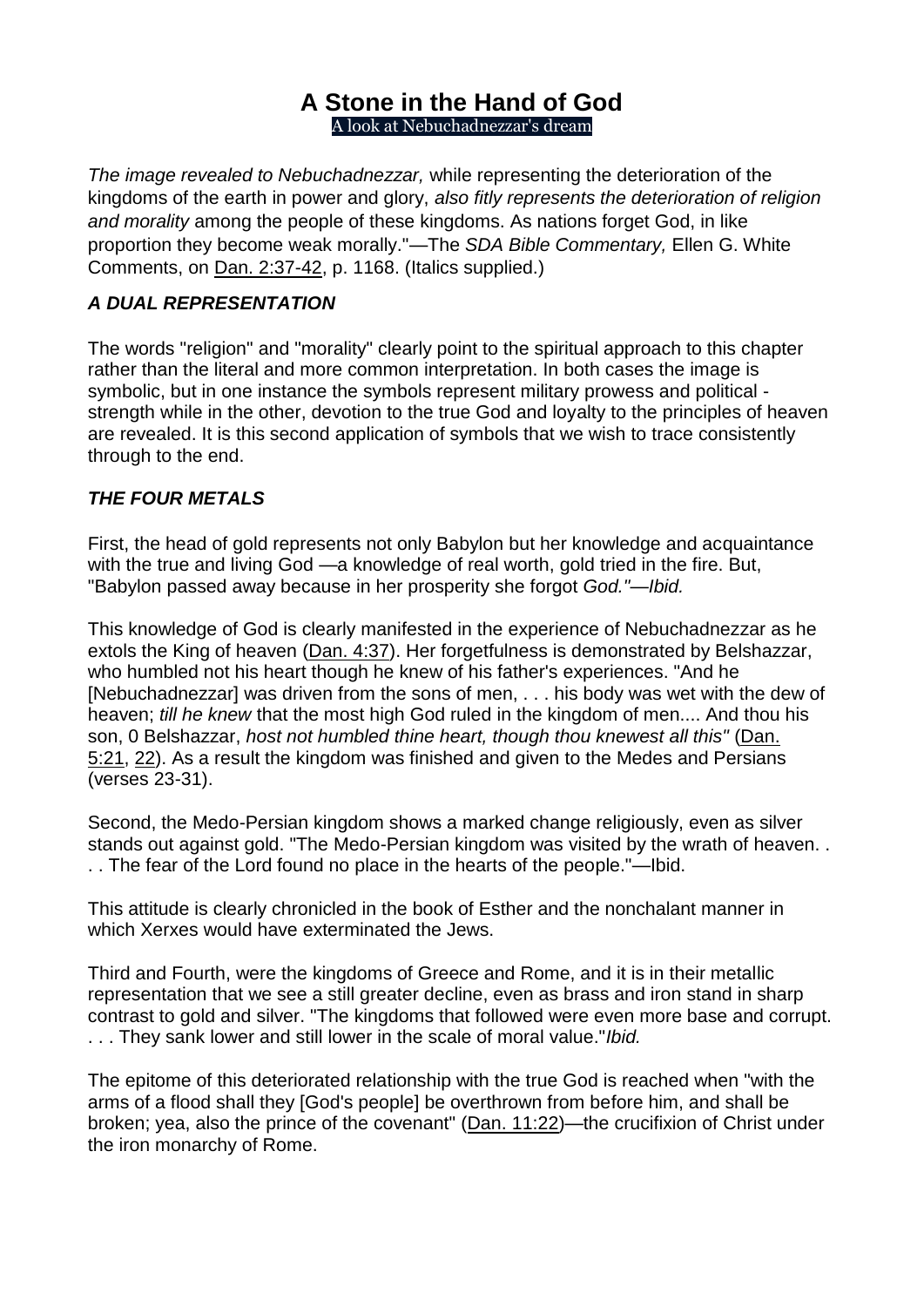#### *RELIGIOUS CORRUPTION IN THE TOES*

Continuity and consistency of application dictate a further moral decline among the toes. We find, that—We have come to a time when God's sacred work is represented by the feet of the image in which the iron was mixed with the miry clay. . . . The mingling of churchcraft and statecraft is represented by the iron and the clay. . . . This investing the church with power of the state will bring evil results. Men have almost passed the point of God's forbearance.—/bid., on Dan. [2:43.](https://biblia.com/bible/esv/Dan.%202.43)

The fulfillment of this phase can be clearly seen even as the elements of pagan and, later, papal Rome have diffused themselves throughout the world. By their religious influence and iron determination they guide and control the weaker and more pliable segments of Christendom. Notice,

God's word has given warning of the impending danger; let this be unheeded, and the Protestant world will learn what the purposes of Rome really are, only when it is too late to escape the snare. She is silently growing into power. Her doctrines are exerting their influence in legislative halls, in the churches, and in the hearts of *men.—The Great Controversy,* p. 581.

True, nations before have stood against God—but in ignorance. The corruption among the toes and its eventual defiance of God is without excuse. "Jesus said unto them, If ye were blind, ye should have no sin: but now ye say, We see; therefore your sin remaineth" [\(John](https://biblia.com/bible/esv/John%209.41) [9:41\)](https://biblia.com/bible/esv/John%209.41). The claim of papal Rome as the only depository of God's truth makes the sin exceedingly sinful.

The religious corruption and pagan elements begun in Babylon have dearly extended to our day even as the metallic substance of the image extends from the head down to the feet. This continuation of influence is also brought to view in Revelation 13:2, where the beast is composed of the body of a leopard, the feet of a bear, and the mouth of a lion. Truly this beast and these feet have picked up such elements from the foregoing nations as are needed for survival, prosperity, and religious influence in the world.

"Babylonia, .. . the kingdom preeminently which has moulded the *world."—Prophets and Kings,* p. 495.

"The earliest religious . . . traditions of our present civilization were cradled in Babylonia."- Schaff-Herzog Encyclopedia, Art. "Babylonia," quoted in *Prophets and Kings,* p. 496.

No wonder in the book of Revelation, chapter 18:2, we read, "Babylon the great is fallen, is fallen, and is become the habitation of devils, and the hold of every foul spirit, and a cage of every unclean and hateful bird." One of the most prominent religious traditions that have molded the world is the custom of worshiping on the day of the sun. This custom existed in Babylon, continued in Persia, extended to Greece, advanced to Rome, from whence it spread to all the world, perverting the law of God. This line is clearly traced, just as the metallic substance can be traced, through all the kingdoms represented. (For this see R. L. Odom's book, *Sunday in Roman Paganism.* Compare page 151 for Babylon; page 43 for Persia; page 42 for Greece; pages 52, 153 for Rome; and for the feet, pages 53, 187.) So sun worship, the forerunner of Sunday worship, is still present with us today, not that Christians worship the sun, but rather that in either case the law of God is set at nought. It is this breaking of God's law that is soon to be enforced. We see the mingling of churchcraft and statecraft, the controlling of the consciences of men.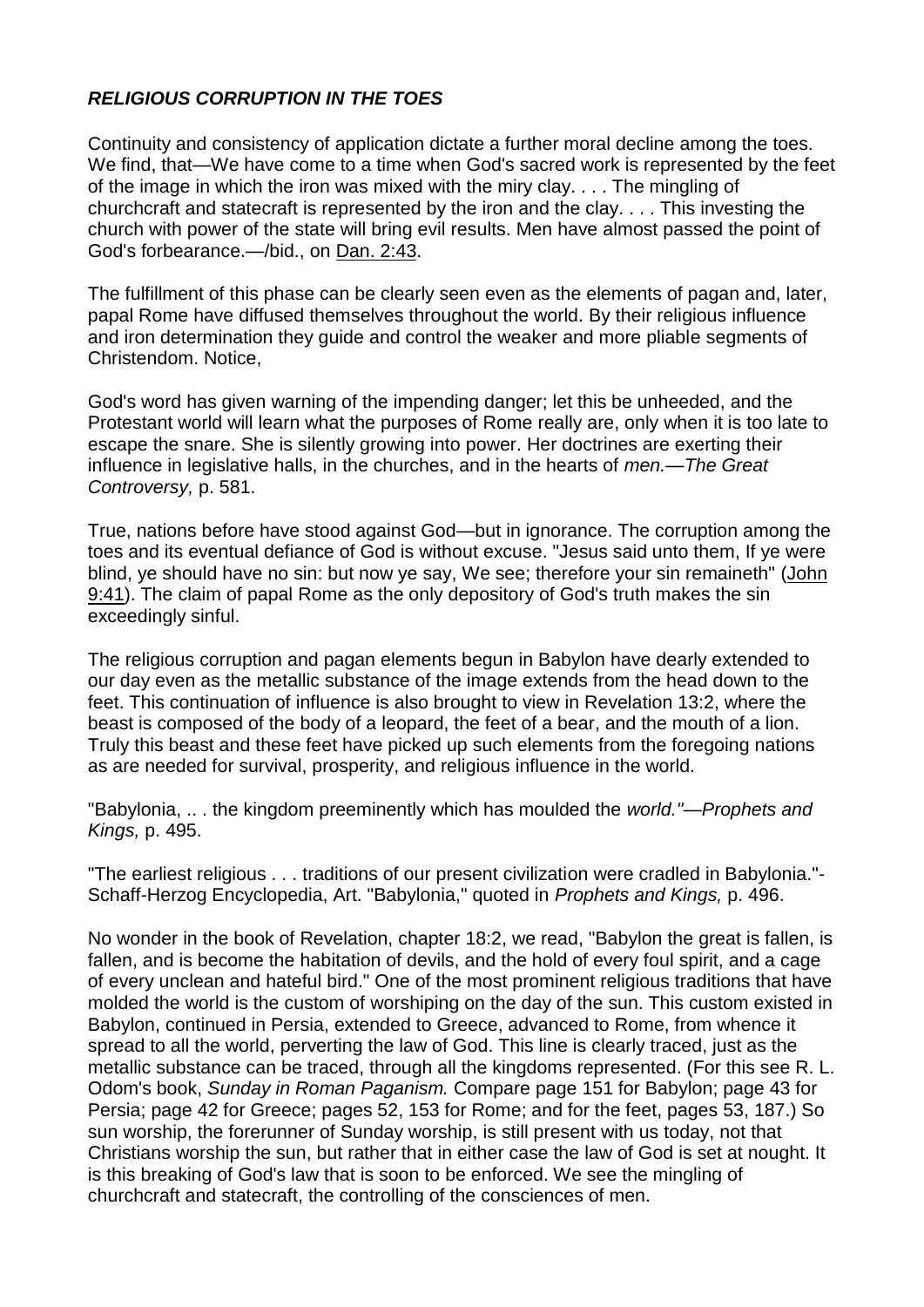## *THE STONE*

In [Daniel](https://biblia.com/bible/esv/Dan%202.34) 2:34, [35](https://biblia.com/bible/esv/Daniel%202.35) we find a stone bearing down upon the image, smiting it upon its feet and then growing into a mountain. In all three areas of action the stone is the focal point.

- 1. The *stone* is "cut out without hands."
- 2. The *stone* smites the image on its feet.
- 3. The *stone* becomes a mountain.

Now we cannot stop short and shift positions in the middle of the interpretation. The most important part is yet to come, namely the setting up of God's kingdom. If the interpretation is to be consistent and sure, the symbolic representation must also be applied to the stone as was applied to the previous sections of the dream. That is, the religious and moral relationship to God's truth must be met also in the symbolism of the stone.

First, let us consider the stone itself. "Jesus saith unto them, Did ye never read in the scriptures, The stone which the builders rejected, the same is become *the* head of the corner?" (Matt. [21:42\)](https://biblia.com/bible/esv/Matt.%2021.42). "Behold, I lay in Sion a stumblingstone and rock of offence: and whosoever believeth on him shall not be ashamed" [\(Rom.](https://biblia.com/bible/esv/Rom.%209.33) 9:33). The Rock whereof it speaks is Christ (1 Cor. [10:4\)](https://biblia.com/bible/esv/1%20Cor.%2010.4). Christ is the Rock upon which the church is built and "the gates of hell shall not prevail against it" (Matt. [16:18\)](https://biblia.com/bible/esv/Matt.%2016.18). Nevertheless, Christ said, "It is expedient for you that I go away" [\(John](https://biblia.com/bible/esv/John%2016.7) 16:7). Therefore in a more practical sense it is the confession in Jesus Christ as the Son of the living God that constitutes the Rock [\(Matt.](https://biblia.com/bible/esv/Matt.%2016.15) [16:15\)](https://biblia.com/bible/esv/Matt.%2016.15). It is the relationship of God to His people and they to Him that binds the church to the Arm of strength and the power of Omnipotence.

In another scripture we find that the stone again is Christ, but this time it is Christ working through His word. In  $1$  [Peter](https://biblia.com/bible/esv/1%20Pet%202.7) 2:7,  $8$  we read: "The stone which the builders disallowed, the same is made the head of the corner, and a stone of stumbling, and a rock of offence, even to them which *stumble at the word, being disobedient."* Here the rock is not only Christ but obedience to that which is of Christ. The same thought is brought out in the parable of [Matthew](https://biblia.com/bible/esv/Matt%207.21-27) 7:21-27. Christ is saying that mere profession is not enough to enter heaven but obedience to the will of God is also very much an essential. "Therefore whosoever heareth these sayings of mine, and doeth them, I will liken him unto a wise man, which built his house upon a rock." *Therefore* means, "in conclusion." In conclusion of what? Concluding the fact that obedience is a necessary prerequisite. "Therefore . . . , I will liken him unto a wise man [a man that was wise to obey], which built his house upon a rock: and the rain descended, and the floods came, and the winds blew, and beat upon that house; and it fell not: for it was founded upon a rock"—founded upon the rock of obedience, obedience to the Rock of Ages.

Further amplification of this practical point is seen in [Revelation](https://biblia.com/bible/esv/Rev%2014.6-12) 14:6-12. It is not the three angels that are spreading the gospel, the judgment hour message, et cetera. It is God working through His people. Therefore the stone represents Christ, yes, but Christ working through His word, which means working through His people. For "how shall they hear without a preacher?" (Rom. [10:14\)](https://biblia.com/bible/esv/Rom.%2010.14). It is men who carry the gospel and confront their fellow mortals *with the necessity of obedience to God's* Word. It is at the words of the living preacher that men stumble and fall. Christ first, then Christ through His Word, afterward Christ through His people, requiring obedience. This is the foundation stone of the church, the cornerstone which cannot be set aside. Now the question is, Can this practical aspect of this symbolic stone fulfill the necessary three points the stone must fulfill?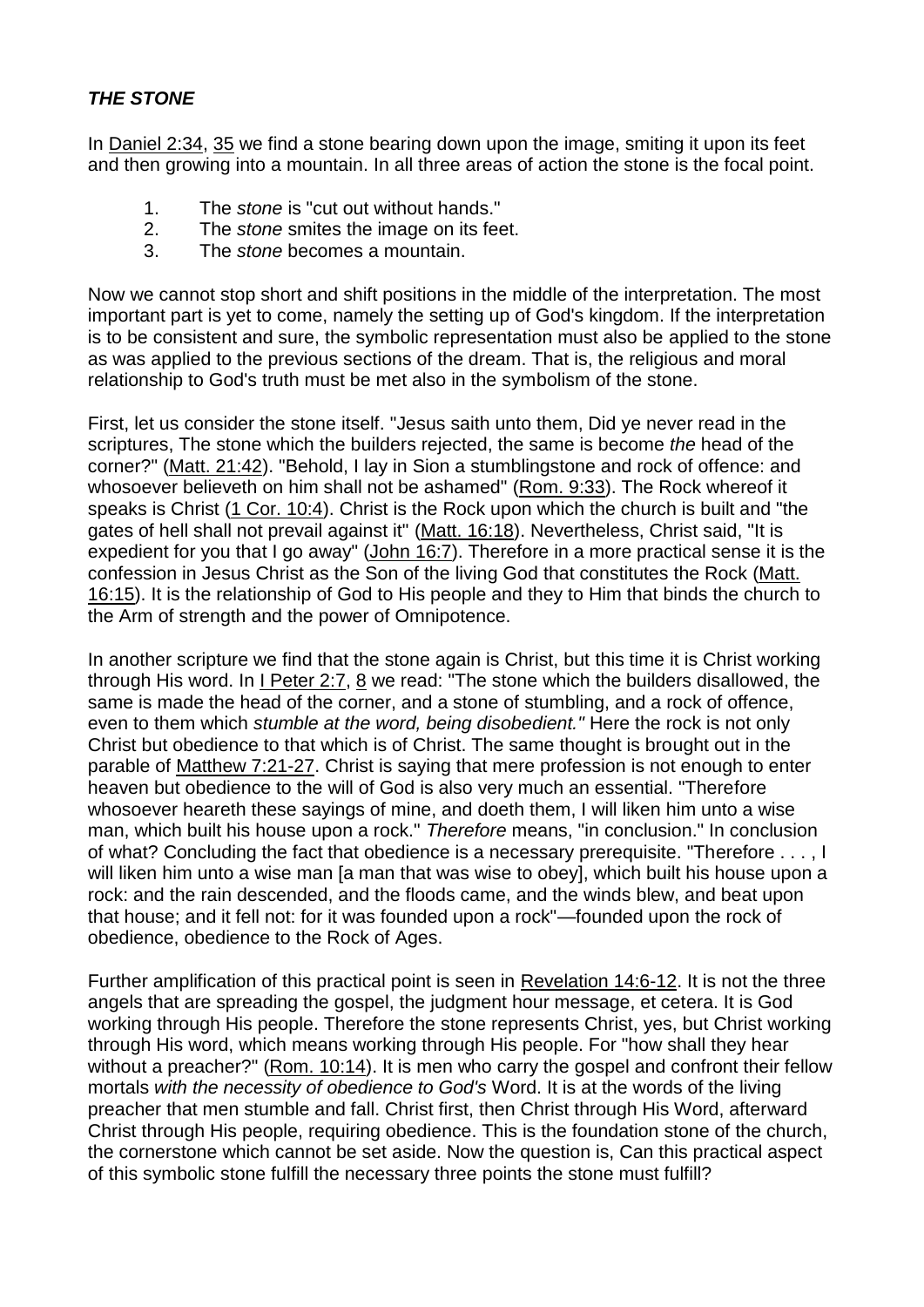## *THE STONE CUT WITHOUT HANDS*

"Without hands" means of divine origin [\(Heb.](https://biblia.com/bible/esv/Heb.%209.24) 9:24). Since the stone represents God's message of salvation and obedience to it, we must look for a special awakening of God's message in the latter days—the time of the feet of the image. In 1844 a movement began that was of divine origin. It was not a movement of man's devising but was the doing of the Lord God of heaven. It came at a time in earth's history when churchcraft and statecraft would once again come into focus and finally bloom in its fullness—a time of religious awakening and reinstating of great truths once delivered to the saints. The stone cut out without hands represents the three angels' messages—the work of Christ in the earth, culminating in the establishment of His everlasting kingdom.

This stone has its origin from the mountain, and Ezekiel [28:14-16](https://biblia.com/bible/esv/Ezek%2028.14-16) applies this figure to the throne and dwelling place of God, the heavenly sanctuary: "Thou [Lucifer] wast upon the holy mountain of God." Again, "I will cast thee as profane out of the mountain of God." Where else, I pray thee, did this message arise except from the great truth of the sanctuary of God. "Unto two thousand and three hundred days; then shall the sanctuary be cleansed" [\(Dan.](https://biblia.com/bible/esv/Dan.%208.14) 8:14). Then shall the truth of the sanctuary be revealed again, the truth about the true sanctuary which the Lord pitched and not man [\(Heb.](https://biblia.com/bible/esv/Heb.%208.2) 8:2). Notice,

I was shown three steps—the first, second, and third angels' messages. Said my accompanying angel, "Woe to him who shall move a block or stir a pin of these messages. The true understanding of these messages is of vital importance. The destiny of souls hangs upon the manner in which they are received." I was again brought down through these messages, and saw how dearly the people of God had purchased their experience. It had been obtained through much suffering and severe conflict. *God had led them along step by step, until He had placed them upon a solid, immovable platform.—Early Writings,* pp. 258, 259. (Italics supplied.)

#### *THE STONE SMITES AND BREAKS*

"And whosoever shall fall on this stone shall be broken: but on whomsoever it shall fall, it will grind him to powder" (Matt. [21:44\)](https://biblia.com/bible/esv/Matt.%2021.44). The grinding of the stone represents the separation of the chaff from the wheat. So also the three angels' messages—God's final appeal to men—will sift from the world those who love God and those who love Him not. "Sanctify the Lord of hosts himself; and let him be your fear, and let him be your dread. And he shall be for a sanctuary; . . . a stone of stumbling and for a rock of offence to both the houses of Israel. . . . And many among them shall stumble, and fall, and be broken, and be snared, and be taken. Bind up the testimony, seal the law among my disciples" (Isa. [8:13-16\)](https://biblia.com/bible/esv/Isa.%208.13-16). It is only in the three angels' messages that we see this text fulfilled. Here only it is that we see the sanctuary, the law, and the sealing emphasized. Through these mediums God will be a stumbling block to many. The hour of God's judgment, the fall of Babylon, the corruption of the beast—these are the stumbling stones of God. It is the law that is the great taskmaster to bring us to God.

The three angels' messages will also expose the sins of Babylon by striking at the footing of all religious intolerance--churchcraft and statecraft.

Thus the message of the third angel will be proclaimed.. . . The sins of Babylon will be laid open. The fearful results of enforcing the observances of the church by civil authority, the inroads of Spiritualism, the stealthy but rapid progress of the papal power,—all will be unmasked. By these solemn warnings the people will be stirred. Thousands upon